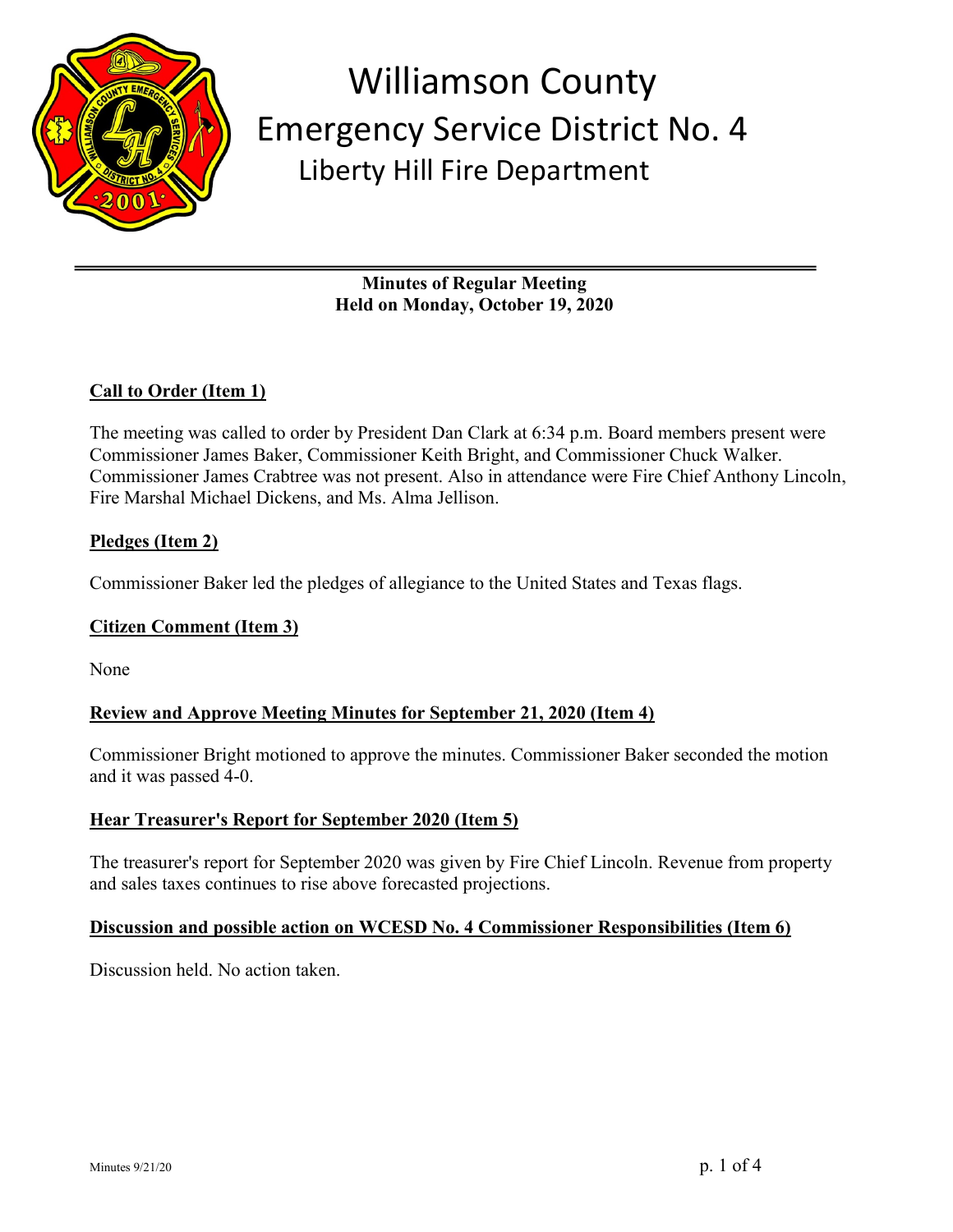

**Discussion and Possible Action Authorizing the Update of Corporate Authorization Resolution and associated signature cards for all accounts with First Texas Bank. Discussion and Possible Action Authorizing Chief Lincoln and Ms. Jellison information access to all association accounts with First Texas Bank (Item 7)**

Commissioner Bright motioned to update the corporate authorization resolution and signature cards with First Texas Bank with the seated board of commissioners and the elected officer positions as of the adjournment of the January 20, 2020 meeting as referenced in the minutes; Dan Clark - President, James Baker - Vice President, James Crabtree - Secretary, Keith Bright - Treasurer, and removal of Jeffrey Roemer, Assistant Treasurer. Including the authorization allowing Chief Anthony Lincoln and Alma Jellison information access to all associated accounts with First Texas Bank. Commissioner Baker seconded and it was passed 4-0.

### **Discussion and Possible Action Authorizing Resolution of Lodge, Association or Other Similar Organization Contract and Associated Signature Cards for all Accounts with Vera Bank. Discussion and Possible Action Authorizing Chief Lincoln and Ms. Jellison information access to all association accounts with Vera Bank (Item 8)**

Commissioner Bright motioned to update the resolution of lodge, association or other similar organization contract and associated signature cards for all accounts with Vera Bank with the seated board of commissioners and the elected officer positions as of the adjournment of the January 20, 2020 meeting as referenced in the minutes; Dan Clark - President, James Baker - Vice President, James Crabtree - Secretary, Keith Bright - Treasurer, and removal of Jeffrey Roemer, Assistant Treasurer. Including the authorization allowing Chief Anthony Lincoln and Alma Jellison information access to all associated accounts with Vera Bank. Commissioner Walker seconded and it was passed 4-0.

### **Discussion and Possible Action Authorizing Staff to Obtain ESD Debit Cards for Certain Staff Members (Item 9)**

Commissioner Bright motioned to authorize First Texas Bank to issue a debit card to Fire Marshall Michael Dickens, Lieutenant Jeffrey Foster, and Lieutenant Matthew Selby. Commissioner Walker seconded and it was approved 4-0.

### **Discussion and Possible Action for Apparatus Purchase to Improve Roadway Safety and Risk Management (Item 10)**

Discussion held and tabled.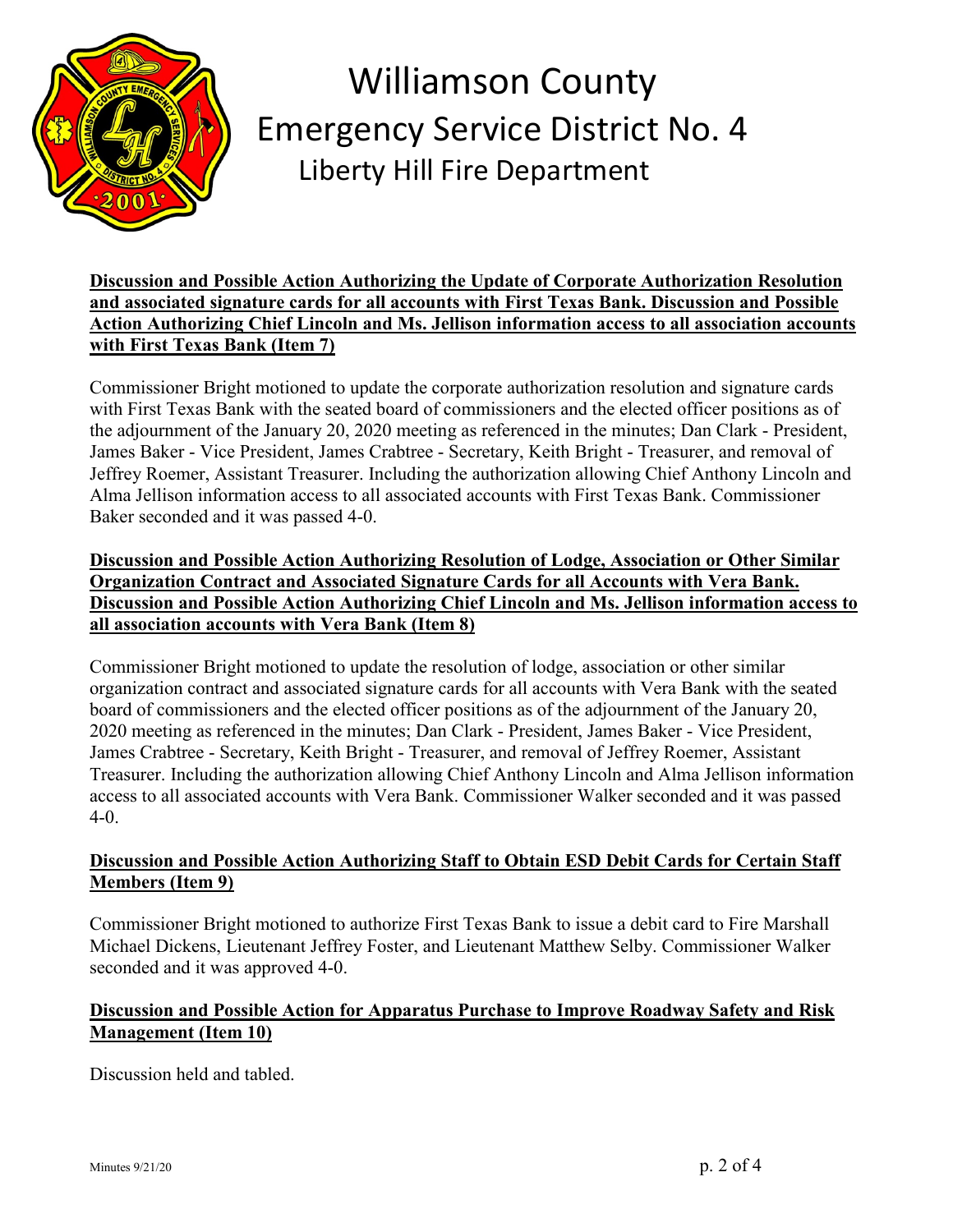

## **Williamson County Emergency Services District No. 4 Supplemental Meeting Agenda (Item 11)**

### **1. Discuss and Consider Approval of the Order Calling Election to Change the Rate of Local Sales and Use Tax within the District for the May 1, 2021 Election. (Item 1)**

Commissioner Clark motioned to approve the Order Calling Election to Change the Rate of Local Sales and Use Tax within the District for the May 1, 2021, election date. Commissioner Bright seconded the motion and it was passed 4-0.

### **2. Authorize District's Attorney to give Notice of Election for the May 1, 2021 Election; and**

### **3. Any other Matters in Connection with the District's May 1, 2021, Election.**

Commissioner Clark motioned to authorize the District's Attorney to give Notice of Election for the May 1, 2021, election date; and any other matters in connection with the District's May 1, 2021, Election. Commissioner Bright seconded the motion and it was passed 4-0.

### **Discussion and Possible Action on Status of Design, Architectural and Engineering Work, Architectural and Engineering Consultants and Construction on Fire Station #3 (Item 12)**

No action taken.

### **Receive Monthly Report from the Fire Chief Regarding Emergency Operations, Response Times, Call Volume, Training, Management Activities, and Personnel and Consider Taking Related Action (Item 13)**

Report given by Chief Lincoln.

#### **Announcements (Item 14)**

The next board meeting will be held at 6:30 p.m. on Monday, November 23, 2020.

#### **Adjournment (Item 15)**

Commissioner Bright made a motion to adjourn. Commissioner Walker seconded and the motion was passed 4-0. The meeting was adjourned at 7:19 p.m.